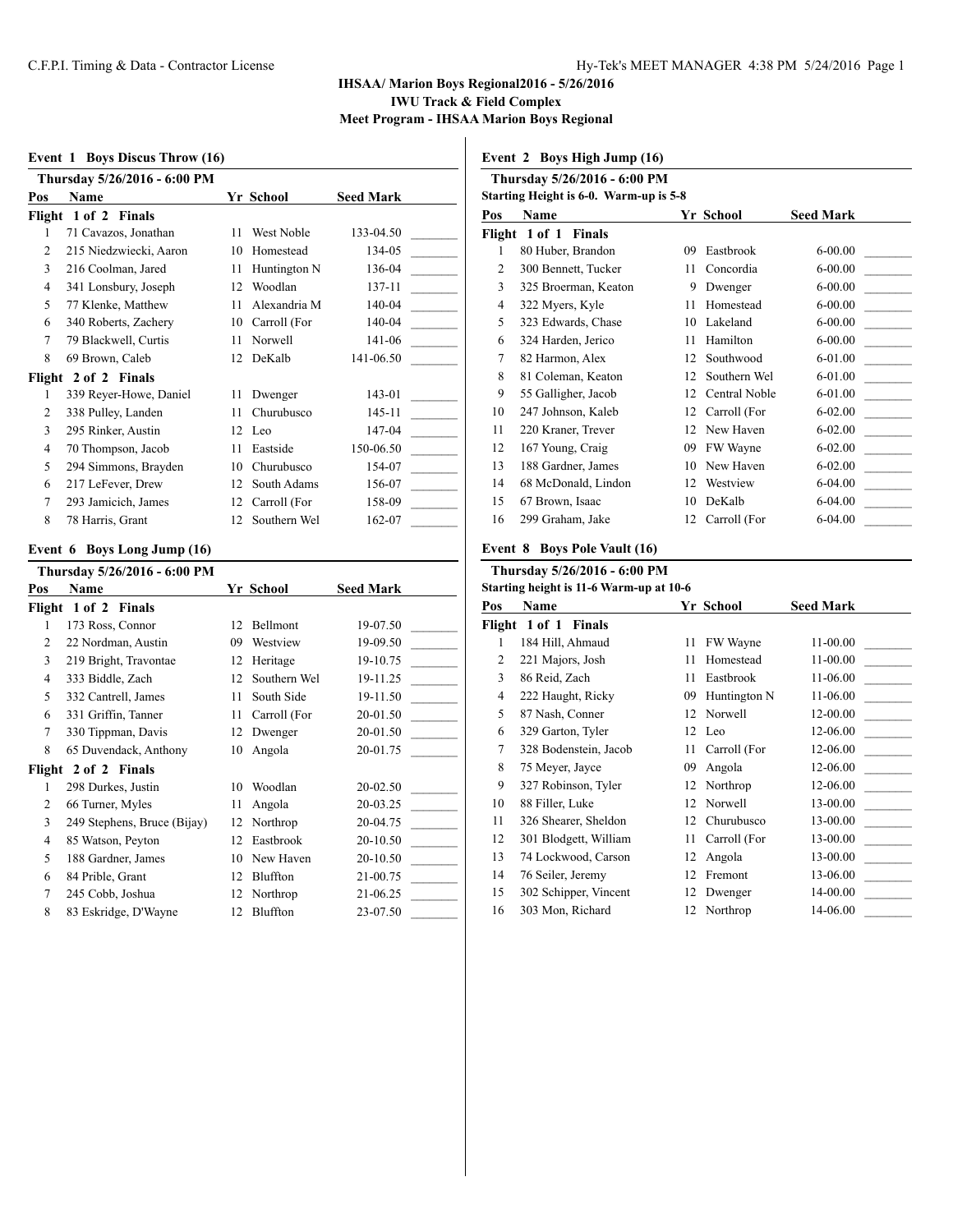### **Event 7 Boys Shot Put (16)**

|                | Thursday 5/26/2016 - 7:30 PM |    |              |                  |
|----------------|------------------------------|----|--------------|------------------|
| Pos            | Name                         |    | Yr School    | <b>Seed Mark</b> |
|                | Flight 1 of 2 Finals         |    |              |                  |
| 1              | 337 Ozmun, Ray               | 12 | Oak Hill     | 45-06.25         |
| $\overline{c}$ | 336 LaLonde, Steve           | 12 | DeKalb       | 45-10.50         |
| 3              | 335 Hart, Dylan              | 10 | FW Wayne     | 46-02.50         |
| 4              | 334 Williams, Jaquai         | 12 | North Side   | 46-04.00         |
| 5              | 81 Coleman, Keaton           | 12 | Southern Wel | 46-06.00         |
| 6              | 297 Conwell, Diquann         | 12 | Northrop     | 48-06.75         |
| 7              | 73 Frain, Atlee              | 11 | Westview     | 48-09.50         |
| 8              | 69 Brown, Caleb              | 12 | DeKalb       | 49-00.50         |
| Flight         | 2 of 2 Finals                |    |              |                  |
| 1              | 216 Coolman, Jared           | 11 | Huntington N | 49-02.00         |
| $\overline{2}$ | 78 Harris, Grant             | 12 | Southern Wel | 49-09.25         |
| 3              | 218 Foster, Jeshua           | 11 | Heritage     | 51-09.00         |
| 4              | 217 LeFever, Drew            | 12 | South Adams  | 51-11.00         |
| 5              | 296 Ifon, Emanuel            | 12 | Carroll (For | 52-00.50         |
| 6              | 72 Cook, Kaleb               | 12 | East Noble   | 52-02.50         |
| 7              | 79 Blackwell, Curtis         | 11 | Norwell      | 52-05.75         |
| 8              | 293 Jamicich, James          | 12 | Carroll (For | 54-02.50         |

### **Event 38 Boys 4x800 Meter Relay (16)**

|    | Thursday 5/26/2016 - 6:00 PM |       |                            |
|----|------------------------------|-------|----------------------------|
|    | Lane Team                    | Relay | <b>Seed Time</b>           |
|    | Section 1 of 2 Finals        |       |                            |
| 1A | Eastbrook                    |       | 8:20.39                    |
|    | 1) 131 Cook, Channing 11     |       | 2) 132 Holder, Brett 12    |
|    | 3) 133 Kay, Joshua 12        |       | 4) 98 Kennedy, Cole 11     |
|    | 5) 99 Neideck, Michael 12    |       | 6) 104 White, Conner 10    |
| 1B | <b>Bellmont</b>              |       | 8:31.28                    |
|    | 1) 201 Brewer, Nathaniel 11  |       | 2) 203 Ross, Carson 11     |
|    | 3) 371 Williamson, Lance 10  |       | 4) 370 Gephart, Justin 10  |
| 2A | Oak Hill                     |       | 8:21.09                    |
|    | 1) 139 Clouser, Beau 12      |       | 2) 140 Dodson, Carson 10   |
|    | 3) 141 Fritch, Austin 11     |       | 4) 142 Garcia, Julian 09   |
|    | 5) 143 Guyre, Silas 10       |       | 6) 144 Herring, J.C 11     |
|    | 7) 145 Julius, Chandler 12   |       | 8) 146 Vermilya, Silas 11  |
| 2B | Dwenger                      |       | 8:32.62                    |
|    | 1) 367 Tretter, Bryson 12    |       | 2) 276 Hursh, Jacob 11     |
|    | 3) 365 Manning, Michael 11   |       | 4) 384 Myers, Andrew 9     |
|    | 5) 385 Cahill, Collin 10     |       | 6) 383 Pocock, Carson 10   |
| 3A | Marion                       |       | 8:21.44                    |
|    | 1) 134 Guerrero, Latrell 09  |       | 2) 135 Hovermale, James 11 |
|    | 3) 103 Howard, Adrien 12     |       | 4) 136 Miller, Noah 12     |
|    | 5) 137 Riggs, Christian 10   |       | 6) 138 Shigley, Noah 11    |
|    | 7) 105 Springer, Jalen 10    |       |                            |
| 3B | Lakeland                     |       | 8:38.00                    |
|    | 1) 1 Grogg, Joshua 10        |       | 2) 2 Castro, Enrique 11    |
|    | 3) 3 Eagleson, Kent 10       |       | 4) 4 Overbey, Daniel 11    |
|    | 5) 5 Burchett, Kyle 12       |       | 6) 6 Hostetler, Deklyn 09  |
|    | 7) 7 Fleeman, Keaton 09      |       |                            |
| 4A | <b>Adams Central</b>         |       | 8:26.40                    |
|    | 1) 147 Anderson, Tristan 10  |       | 2) 148 Isch, Calvin 12     |
|    | 3) 149 Peralez, Juwan 12     |       | 4) 150 Miller, Tucker 12   |
|    | 5) 151 Oliver, Corey 09      |       | 6) 152 Kaehr, Aaron 12     |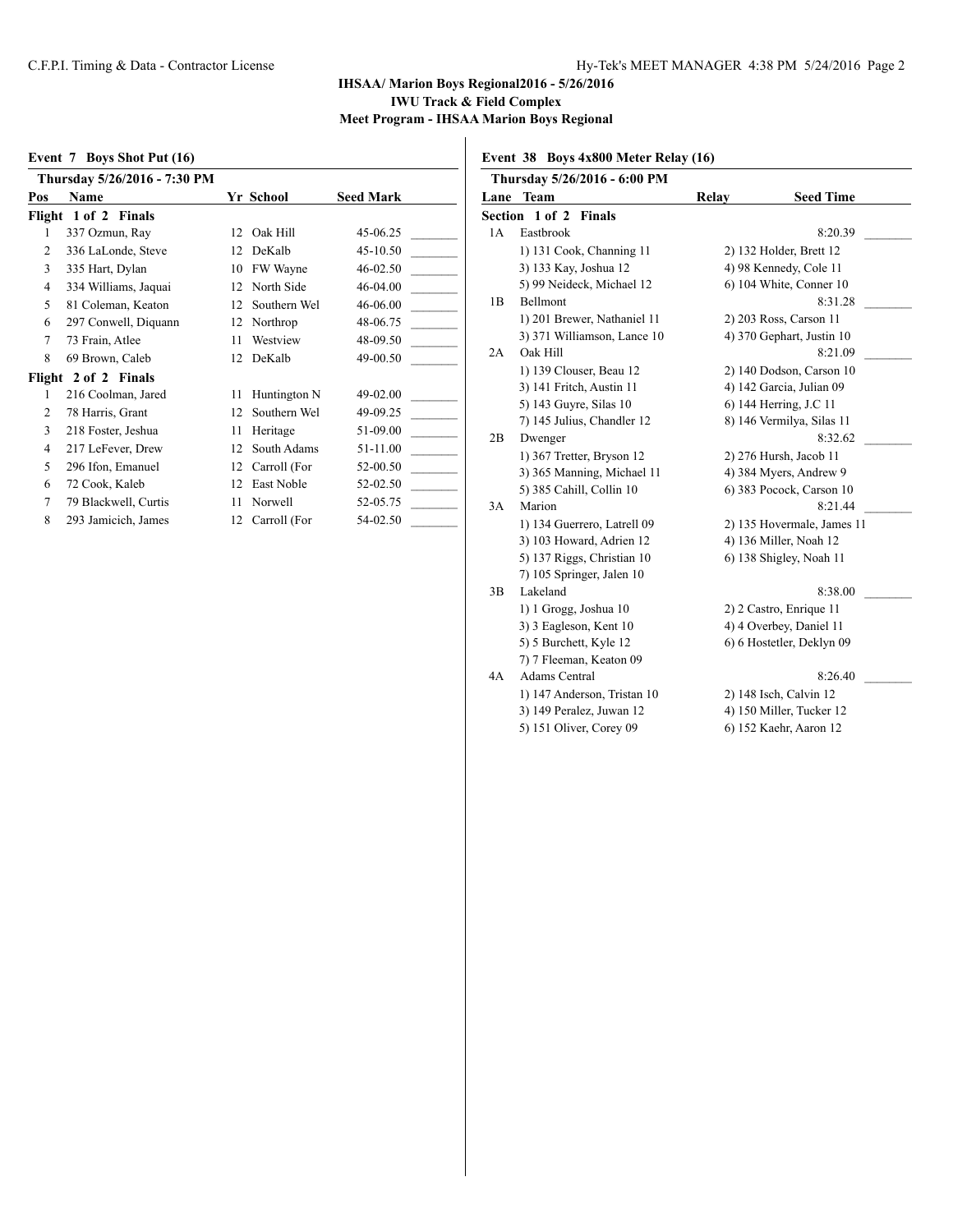#### **IHSAA/ Marion Boys Regional2016 - 5/26/2016 IWU Track & Field Complex**

# **Meet Program - IHSAA Marion Boys Regional**

**Section 2 of 2 Finals...(Event 38 Boys 4x800 Meter Relay (16))**

1A Carroll (For 7:59.62) 1) 223 Schwartz, Ben 12 2) 224 Winters, Dawson 11 3) 225 Clements, Cameron 12 4) 226 Garrison, Wesley 12 5) 227 Meyer, Carter 11 6) 228 Goetz, Connor 10 7) 229 Thompson, Draven 09 8) 230 Clements, Braden 11 1B Westview 8:09.20 1) 14 Yoder, Kent 09 2) 15 Yoder, Matthew 10 3) 16 Miller, Derek 11 4) 17 Stoltxfus, Richmond 10 5) 18 Eash, Carson 10 6) 19 Hostetler, Austin 10 1C Northrop 8:13.94 1) 278 Prochaska, Joshua 11 2) 281 Brokaw, Jackson 09 3) 377 Auer, Tristan 11 4) 378 Luc, Nick 12 5) 379 Guingrich, Quinlan 12 6) 309 Derickson, Nicolas 10 7) 381 Ly, Kennedy 12 8) 382 Starnes, Dustin 11 2A Leo 8:02.59 1) 237 Werling, Nate 12 2) 238 Perez, Bryce 09 3) 239 Lauer, Chris 12 4) 240 Flores, Alejandro 10 5) 241 Flores, Mariano 12 6) 242 Emery, Will 11 7) 243 Benson, Dominic 12 2B Huntington N 8:11.26 1) 153 Spahr, Brock 09 2) 154 Chesterman, Elijah 11 3) 155 Hendryx, Aaron 10 4) 156 Jones, Cody 11 5) 157 Smith, Isaac 12 6) 158 Smith, Caleb 10 7) 159 Bowen, Hale 10 8) 160 Tirado, Aldhair 11 3A Snider 8:06.26 1) 231 Peck, Robert 12 2) 232 Hamlin, Jesse 09 3) 233 Jennings, Roman 11 4) 234 Schmucker, Logan 10 5) 235 Schlegel, Todd 10 6) 236 Agnew, Tyson 10 3B South Adams 8:11.34 1) 161 Clouser, McGerran 12 2) 162 Steffen, David 12 3) 163 McIntire, Bailey 11 4) 164 Miller, Wyatt 10 5) 165 Gonzales, Marco 10 6) 166 Steffen, Daniel 12 4A Concordia 8:06.86 \_\_\_\_\_\_\_\_\_ 1) 314 Steffen, Noah 11 2) 312 Amaro, Alex 11 3) 252 Ehlers, David 12 4) 372 Adair, Jack 12 5) 373 Witmer, Nathaniel 11 6) 374 Ruppert, Matthew 10 7) 376 Smith, Jacob 11 8) 375 Panning, Jacob 12 4B West Noble 8:13.50 1) 8 deLuna, Alex 12 2) 9 Campos, Salvador 12 3) 10 Contreras, Justin 11 4) 11 Contreras, Erick 11

5) 12 Burke, Aden 10 6) 13 Thompson, Dakota

**Event 18 Boys 100 Meter Dash (16)**

|      | 9 Advance: Top 3 Each Heat plus Next 3 Best Times |    |              |                  |  |  |
|------|---------------------------------------------------|----|--------------|------------------|--|--|
|      | Thursday 5/26/2016 - 6:30 PM                      |    |              |                  |  |  |
| Lane | Name                                              |    | Yr School    | <b>Seed Time</b> |  |  |
| Heat | 1 of 2 Prelims                                    |    |              |                  |  |  |
| 1    | 21 Wallace, Elijah                                | 11 | Lakeland     | 11.64            |  |  |
| 2    | 251 Quaye, Emmanuel                               | 11 | North Side   | 11.40            |  |  |
| 3    | 246 Turner, David                                 | 12 | Snider       | 11.25            |  |  |
| 4    | 167 Young, Craig                                  | 09 | FW Wayne     | 11.06            |  |  |
| 5    | 244 Becker, Justin                                | 10 | Carroll (For | 11.05            |  |  |
| 6    | 93 Stoppenhagen, Jaron                            | 12 | Norwell      | 11.22            |  |  |
| 7    | 304 Fletcher, Liam                                | 9  | Concordia    | 11.37            |  |  |
| 8    | 207 Roman, Jeffrey Chandler                       | 10 | Homestead    | 11.54            |  |  |
| Heat | 2 of 2 Prelims                                    |    |              |                  |  |  |
| 1    | 20 Staley, Montravion                             | 09 | Eastside     | 11.67            |  |  |
| 2    | 22 Nordman, Austin                                | 09 | Westview     | 11.60            |  |  |
| 3    | 92 Moore, Tre'von                                 | 12 | Marion       | 11.26            |  |  |
| 4    | 245 Cobb, Joshua                                  | 12 | Northrop     | 11.20            |  |  |
| 5    | 83 Eskridge, D'Wayne                              | 12 | Bluffton     | 10.60            |  |  |
| 6    | 168 Finley, Silas                                 | 12 | Heritage     | 11.22            |  |  |
| 7    | 169 Shannon, Cameron                              | 09 | Homestead    | 11.26            |  |  |
| 8    | 305 Holz, Jon                                     | 9  | Oak Hill     | 11.54            |  |  |

#### **Event 15 Boys 110 Meter Hurdles (16)**

#### **9 Advance: Top 3 Each Heat plus Next 3 Best Times Thursday 5/26/2016 - 6:40 PM**

| Lane | Name                        |    | Yr School       | <b>Seed Time</b> |
|------|-----------------------------|----|-----------------|------------------|
| Heat | 1 of 2 Prelims              |    |                 |                  |
| 1    | 23 Armstrong, Matt          | 12 | Fremont         | 15.84            |
| 2    | 319 Lockett, Jalen          | 10 | North Side      | 15.47            |
| 3    | 170 Maldeney, Alex          | 12 | FW B.Luers      | 15.24            |
| 4    | 248 Koenemann, Alex         | 12 | Concordia       | 14.81            |
| 5    | 247 Johnson, Kaleb          | 12 | Carroll (For    | 14.79            |
| 6    | 91 Trexler, Peyton          | 10 | Southwood       | 15.24            |
| 7    | 89 Carter, Desmond          | 12 | Bluffton        | 15.33            |
| 8    | 189 Griggs, Mikeal          | 12 | New Haven       | 15.84            |
| Heat | 2 of 2 Prelims              |    |                 |                  |
| 1    | 90 Davis, Tim               | 11 | Bluffton        | 15.60            |
| 2    | 318 Hughes, Keontre'        | 11 | Concordia       | 15.41            |
| 3    | 24 Raatz, Tanner            | 11 | Lakeland        | 15.25            |
| 4    | 317 Villia, Dionte          | 12 | South Side      | 15.21            |
| 5    | 249 Stephens, Bruce (Bijay) | 12 | Northrop        | 14.66            |
| 6    | 171 Dadiels, Zach           | 11 | FW Wayne        | 15.23            |
| 7    | 25 Shepard, Austin          | 11 | Prairie Heights | 15.29            |
| 8    | 172 Potts, Cody             | 10 | Homestead       | 15.49            |
|      |                             |    |                 |                  |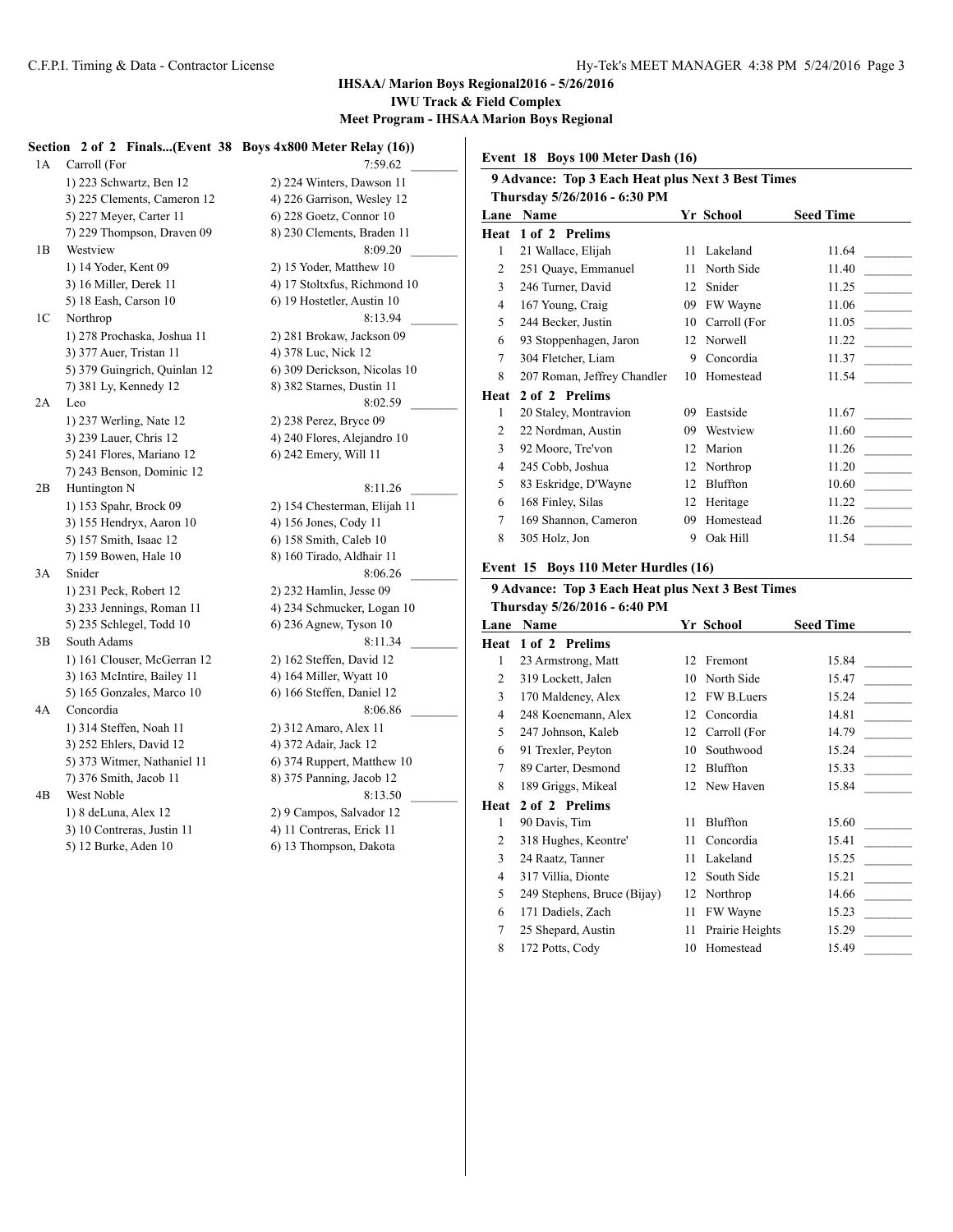### **Event 23 Boys 200 Meter Dash (16)**

|                              | 9 Advance: Top 3 Each Heat plus Next 3 Best Times |    |              |                  |  |
|------------------------------|---------------------------------------------------|----|--------------|------------------|--|
| Thursday 5/26/2016 - 6:50 PM |                                                   |    |              |                  |  |
| Lane                         | Name                                              |    | Yr School    | <b>Seed Time</b> |  |
| Heat                         | 1 of 2 Prelims                                    |    |              |                  |  |
| 1                            | 21 Wallace, Elijah                                | 11 | Lakeland     | 23.86            |  |
| 2                            | 169 Shannon, Cameron                              | 09 | Homestead    | 23.40            |  |
| 3                            | 265 Evans, Alec                                   | 12 | Woodlan      | 23.18            |  |
| $\overline{4}$               | 244 Becker, Justin                                | 10 | Carroll (For | 22.31            |  |
| 5                            | 93 Stoppenhagen, Jaron                            | 12 | Norwell      | 22.94            |  |
| 6                            | 251 Quaye, Emmanuel                               | 11 | North Side   | 23.05            |  |
| $\tau$                       | 274 Ferrell, Chris                                | 11 | Leo          | 23.40            |  |
| 8                            | 27 Leech, Austin                                  | 09 | Garrett      | 23.57            |  |
| Heat                         | 2 of 2 Prelims                                    |    |              |                  |  |
| 1                            | 26 Jarrard, Keezan                                | 11 | Eastside     | 23.88            |  |
| $\overline{c}$               | 306 Baldridge, Zach                               | 12 | Huntington N | 23.50            |  |
| 3                            | 167 Young, Craig                                  | 09 | FW Wayne     | 23.20            |  |
| $\overline{4}$               | 83 Eskridge, D'Wayne                              | 12 | Bluffton     | 21.85            |  |
| 5                            | 250 Vaughn, Shaton                                | 10 | Northrop     | 22.98            |  |
| 6                            | 85 Watson, Peyton                                 | 12 | Eastbrook    | 23.04            |  |
| $\tau$                       | 266 Hicks, Amarion                                | 10 | Woodlan      | 23.28            |  |
| 8                            | 173 Ross, Connor                                  | 12 | Bellmont     | 23.50            |  |

### **Event 27 Boys 1600 Meter Run (16)**

|      | Thursday 5/26/2016 - 7:30 PM    |    |                 |                  |
|------|---------------------------------|----|-----------------|------------------|
| Lane | Name                            |    | Yr School       | <b>Seed Time</b> |
|      | Section 1 of 1<br><b>Finals</b> |    |                 |                  |
| 1    | 252 Ehlers, David               | 12 | Concordia       | 4:25.87          |
| 2    | 28 Bradley, Sam                 | 11 | Angola          | 4:26.26          |
| 3    | 227 Meyer, Carter               | 11 | Carroll (For    | 4:26.54          |
| 4    | 163 McIntire, Bailey            | 11 | South Adams     | 4:28.08          |
| 5    | 174 Law, Brayden                | 12 | Homestead       | 4:20.84          |
| 6    | 29 Perkins, Josh                | 12 | Prairie Heights | 4:23.98          |
| 7    | 232 Hamlin, Jesse               | 09 | Snider          | 4:30.53          |
| 8    | 175 Laurent, Deric              | 12 | New Haven       | 4:31.02          |
| 9    | 311 McNamara, Thomas            | 12 | Bellmont        | 4:31.05          |
| 10   | 229 Thompson, Draven            | 09 | Carroll (For    | 4:31.71          |
| 11   | 103 Howard, Adrien              | 12 | Marion          | 4:35.20          |
| 12   | 9 Campos, Salvador              | 12 | West Noble      | 4:39.69          |
| 13   | 281 Brokaw, Jackson             | 09 | Northrop        | 4:40.35          |
| 14   | 312 Amaro, Alex                 | 11 | Concordia       | 4:40.89          |
| 15   | 102 Anderson, Colton            | 11 | Bluffton        | 4:49.01          |
| 16   | 313 Thurman, Andrew             | 10 | Blackford       | 4:49.30          |

## **Event 31 Boys 4x100 Meter Relay (16)**

| Thursday 5/26/2016 - 7:40 PM |                                   |       |                               |  |
|------------------------------|-----------------------------------|-------|-------------------------------|--|
|                              | Lane Team                         | Relay | <b>Seed Time</b>              |  |
|                              | Section 1 of 2 Finals             |       |                               |  |
| $\overline{c}$               | Huntington N                      |       | 45.22                         |  |
|                              | 1) 306 Baldridge, Zach 12         |       | 2) 157 Smith, Isaac 12        |  |
|                              | 3) 156 Jones, Cody 11             |       | 4) 222 Haught, Ricky 09       |  |
| 3                            | FW B.Luers                        |       | 45.10                         |  |
|                              | 1) 176 Braun, Paul                |       | 2) 170 Maldeney, Alex 12      |  |
|                              | 3) 177 Paris, Matt 12             |       | 4) 178 Wezensky, Noah 12      |  |
|                              | 5) 179 Crosta, Riccardo 12        |       | 6) 180 Gaston, Justin 09      |  |
|                              | 7) 181 Rupright, Aaron 11         |       | 8) 182 Keating, Dylan 10      |  |
| 4                            | East Noble                        |       | 44.99                         |  |
|                              | 1) 30 Forker, Kyle 11             |       | 2) 31 Harshberger, Kaiden 09  |  |
|                              | 3) 32 McCormick, Andrew 10        |       | 4) 33 Williams, Kam 10        |  |
|                              | 5) 34 Cook, Kenny 10              |       | 6) 35 Delarosa, Hunter 11     |  |
|                              | 7) 36 Durbin, Donley 10           |       | 8) 37 Enriquez, Daniel 10     |  |
| 5                            | Lakeland                          |       | 45.01                         |  |
|                              | 1) 43 Yoder, Lawton 10            |       | 2) 44 Weimer, Brennen 11      |  |
|                              | 3) 24 Raatz, Tanner 11            |       | 4) 21 Wallace, Elijah 11      |  |
|                              | 5) 45 Schlabach, Bailey 09        |       | 6) 46 Johnson, Cody 11        |  |
|                              | 7) 47 Kreider, Adam 09            |       |                               |  |
| 6                            | New Haven                         |       | 45.03                         |  |
|                              | 1) 187 Brown, Devont'e 11         |       | 2) 188 Gardner, James 10      |  |
|                              | 3) 189 Griggs, Mikeal 12          |       | 4) 190 Nelson, Jalin 12       |  |
|                              | 5) 191 Rashawans, Tayvion 10      |       | 6) 192 Savieo, Jaxson 10      |  |
|                              | 7) 193 Shaw, Demitri 12           |       |                               |  |
| 7                            | Eastside                          |       | 45.13                         |  |
|                              | 1) 26 Jarrard, Keezan 11          |       | 2) 20 Staley, Montravion 09   |  |
|                              | 3) 349 Baysden, McCullough 10     |       | 4) 347 Cline, Remington 10    |  |
|                              | 5) 346 Dean, Aaron 10             |       | 6) 348 Kreidt, Travis 12      |  |
| 8                            | Homestead                         |       | 45.23                         |  |
|                              | 1) 207 Roman, Jeffrey Chandler 10 |       | 2) 172 Potts, Cody 10         |  |
|                              | 3) 169 Shannon, Cameron 09        |       | 4) 350 Trentacosti, Kiefer 10 |  |
|                              |                                   |       |                               |  |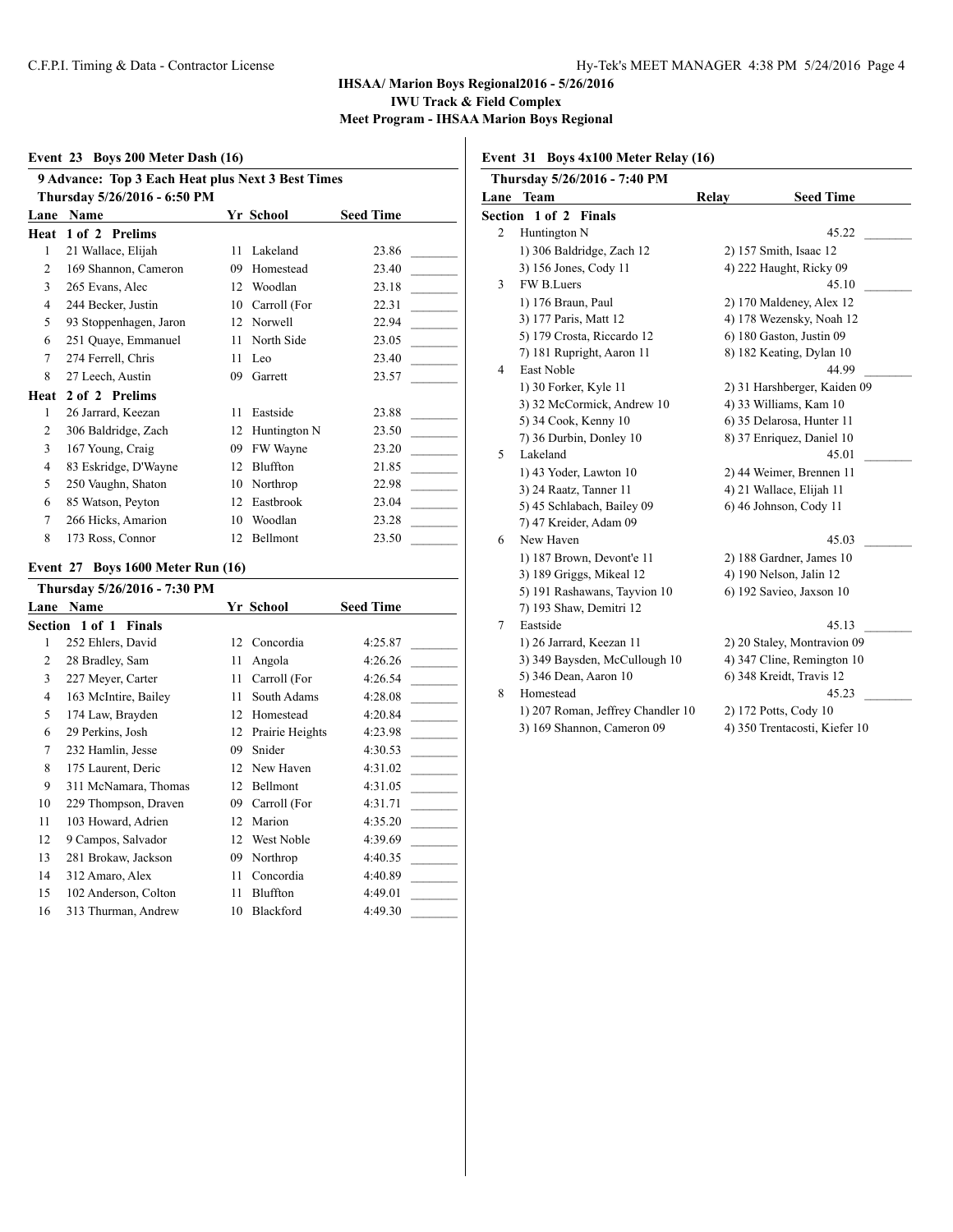# **IHSAA/ Marion Boys Regional2016 - 5/26/2016 IWU Track & Field Complex**

**Meet Program - IHSAA Marion Boys Regional**

|   | Section 2 of 2                | Finals(Event 31 Boys 4x100 Meter Relay (16)) |
|---|-------------------------------|----------------------------------------------|
| 1 | Eastbrook                     | 44.39                                        |
|   | 1) 110 Barajas, Andrew 10     | 2) 111 Cooper, Keaton 12                     |
|   | 3) 112 Gunning, Logan 11      | 4) 113 Keasling, Cole 09                     |
|   | 5) 114 Wallace, Davon 10      | 6) 85 Watson, Peyton 12                      |
| 2 | Marion                        | 43.56                                        |
|   | 1) 115 Henderson, Dontea 11   | 2) 92 Moore, Tre'von 12                      |
|   | 3) 116 Phelps, Tyrell 11      | 4) 100 Reynolds, Ian 11                      |
|   | 5) 117 Smith, Marcus 11       | 6) 118 Wisnieski, Austin 11                  |
| 3 | Northrop                      | 43.29                                        |
|   | 1) 250 Vaughn, Shaton 10      | 2) 297 Conwell, Diquann 12                   |
|   | 3) 245 Cobb, Joshua 12        | 4) 277 Woods, Brett 12                       |
|   | 5) 342 Robertson, Richard 11  | 6) 344 Vaughn, Rashawn 9                     |
|   | 7) 343 Edwards, Keishon 10    | 8) 345 Lawrence, Casey 11                    |
| 4 | Carroll (For                  | 42.45                                        |
|   | 1) 253 Shank, Cameron 10      | 2) 244 Becker, Justin 10                     |
|   | 3) 254 Givens, Jack 12        | 4) 255 Novotny, Nicholas 11                  |
|   | 5) 256 Lee, Nicholas 10       | 6) 257 Potchka, Timothy 10                   |
|   | 7) 258 Schmeling, Jordan 11   | 8) 259 Becker, Jonathon 10                   |
| 5 | Woodlan                       | 42.47                                        |
|   | 1) 265 Evans, Alec 12         | 2) 266 Hicks, Amarion 10                     |
|   | 3) 267 Harding, Williamm 12   | 4) 268 McCarter, Tre'von 10                  |
|   | 5) 269 Jones, Tyra'yn 09      | 6) 270 Kayser, Joseph 12                     |
|   | 7) 271 Lee, Keivon 09         | 8) 272 Howard, Ah'lan 10                     |
| 6 | Snider                        | 42.97                                        |
|   | 1) 246 Turner, David 12       | 2) 260 Starks, Taj 11                        |
|   | 3) 261 Haupert, Michael 10    | 4) 262 Slaughter, Domonique 11               |
|   | 5) 263 Maxwell, Elijah 09     | 6) 264 McCoy, Mikal 10                       |
| 7 | Bluffton                      | 43.43                                        |
|   | 1) 107 Baumgartner, Adam 10   | 2) 89 Carter, Desmond 12                     |
|   | 3) 83 Eskridge, D'Wayne 12    | 4) 108 Kizer, Blake 09                       |
|   | 5) 109 Lockwood, Brandon 10   | 6) 84 Prible, Grant 12                       |
| 8 | FW Wayne                      | 43.73                                        |
|   | 1) 183 Cotton, Patrick 11     | 2) 171 Dadiels, Zach 11                      |
|   | 3) 184 Hill, Ahmaud 11        | 4) 167 Young, Craig 09                       |
|   | 5) 185 Williams, DeQuaveus 12 | 6) 186 Salary, Bailey 10                     |
| 9 | Garrett                       | 44.87                                        |
|   | 1) 38 Williams, Damion 11     | 2) 27 Leech, Austin 09                       |
|   | 3) 39 Reneau, Spencer 11      | 4) 40 Yarian, Kamron 11                      |
|   | 5) 41 Gose, Caleb 12          | 6) 42 Sutton, Garrett 11                     |

#### **Event 19 Boys 400 Meter Dash (16)**

|   | Thursday 5/26/2016 - 7:45 PM |     |                 |                  |
|---|------------------------------|-----|-----------------|------------------|
|   | Lane Name                    |     | Yr School       | <b>Seed Time</b> |
|   | Section 1 of 2 Finals        |     |                 |                  |
| 2 | 96 Driscoll, Adam            |     | 12 Wabash       | 53.06            |
| 3 | 94 Keller, Ethan             |     | 10 Eastbrook    | 52.66            |
| 4 | 44 Weimer, Brennen           |     | 11 Lakeland     | 52.11            |
| 5 | 194 Sheehan, Clayton         | 11  | <b>Bellmont</b> | 52.14            |
| 6 | 195 Sheppard, Alex           |     | 12 Homestead    | 52.19            |
| 7 | 48 Chard, Zach               | 12. | Angola          | 52.83            |
| 8 | 196 Suozzi, Ezra             | 10  | Homestead       | 53.73            |

| Section 2 of 2 Finals |                       |     |                 |       |
|-----------------------|-----------------------|-----|-----------------|-------|
| 1                     | 270 Kayser, Joseph    | 12. | Woodlan         | 51.57 |
| 2                     | 307 Fields, Caleb     |     | 11 Snider       | 50.84 |
| 3                     | 277 Woods, Brett      |     | 12 Northrop     | 49.70 |
| 4                     | 274 Ferrell, Chris    |     | $11$ Leo        | 48.28 |
| 5                     | 273 Garcia, Connor    |     | 10 Concordia    | 49.43 |
| 6                     | 275 Baker, Caleb      |     | 11 North Side   | 49.63 |
| 7                     | 255 Novotny, Nicholas |     | 11 Carroll (For | 50.62 |
| 8                     | 95 Sosh, Matt         | 12. | Mississinewa    | 51.34 |
| 9                     | 49 Jimenez, Carlos    |     | Garrett         | 51.66 |

### **Event 25 Boys 300 Meter Hurdles (16)**

|      | Thursday 5/26/2016 - 7:50 PM |    |                 |                  |
|------|------------------------------|----|-----------------|------------------|
| Lane | Name                         |    | Yr School       | <b>Seed Time</b> |
|      | Section 1 of 2 Finals        |    |                 |                  |
| 2    | 100 Reynolds, Ian            | 11 | Marion          | 41.42            |
| 3    | 197 Lahr, Jordan             | 10 | New Haven       | 41.31            |
| 4    | 318 Hughes, Keontre'         | 11 | Concordia       | 40.92            |
| 5    | 50 Frederick, Sam            | 11 | Angola          | 40.95            |
| 6    | 321 Keller, Gavin            | 12 | Woodlan         | 41.28            |
| 7    | 170 Maldeney, Alex           | 12 | FW B.Luers      | 41.41            |
| 8    | 101 Felger, Dylan            | 10 | Norwell         | 41.52            |
|      | Section 2 of 2 Finals        |    |                 |                  |
| 1    | 25 Shepard, Austin           | 11 | Prairie Heights | 40.81            |
| 2    | 288 Jeanty, Jacquel          | 12 | South Side      | 40.58            |
| 3    | 24 Raatz, Tanner             | 11 | Lakeland        | 40.37            |
| 4    | 249 Stephens, Bruce (Bijay)  | 12 | Northrop        | 38.06            |
| 5    | 248 Koenemann, Alex          | 12 | Concordia       | 38.88            |
| 6    | 89 Carter, Desmond           | 12 | Bluffton        | 39.81            |
| 7    | 243 Benson, Dominic          | 12 | Leo             | 40.50            |
| 8    | 171 Dadiels, Zach            | 11 | FW Wayne        | 40.59            |
| 9    | 320 Flick, Christopher       | 9  | Carroll (For    | 40.90            |
|      |                              |    |                 |                  |

## **Event 21 Boys 800 Meter Run (16)**

|                | Thursday 5/26/2016 - 7:55 PM    |    |                 |                  |
|----------------|---------------------------------|----|-----------------|------------------|
| Lane           | Name                            |    | Yr School       | <b>Seed Time</b> |
|                | Section 1 of 1<br><b>Finals</b> |    |                 |                  |
| 1A             | 29 Perkins, Josh                | 12 | Prairie Heights | 1:57.25          |
| 1B             | 198 Mullins, Joey               | 12 | FW Wayne        | 1:59.42          |
| 1C             | 309 Derickson, Nicolas          | 10 | Northrop        | 2:00.49          |
| 1 <sub>D</sub> | 231 Peck, Robert                | 12 | Snider          | 2:01.44          |
| 2A             | 226 Garrison, Wesley            | 12 | Carroll (For    | 1:58.14          |
| 2B             | 223 Schwartz, Ben               | 12 | Carroll (For    | 1:59.99          |
| 2C             | 199 Scholl, Spencer             | 12 | Homestead       | 2:00.92          |
| 2D             | 97 Reckard, Jared               | 12 | Bluffton        | 2:02.23          |
| 3A             | 51 Perkins, Mitch               | 12 | Prairie Heights | 1:58.38          |
| 3B             | 276 Hursh, Jacob                | 11 | Dwenger         | 2:00.21          |
| 3C             | 154 Chesterman, Elijah          | 11 | Huntington N    | 2:01.17          |
| 3D             | 99 Neideck, Michael             | 12 | Eastbrook       | 2:04.82          |
| 4A             | 16 Miller, Derek                | 11 | Westview        | 1:58.76          |
| 4B             | 308 Acker, Noah                 | 11 | East Noble      | 2:00.45          |
| 4C             | 310 Desier, Joe                 | 11 | FW B.Luers      | 2:01.19          |
| 4D             | 98 Kennedy, Cole                | 11 | Eastbrook       | 2:06.70          |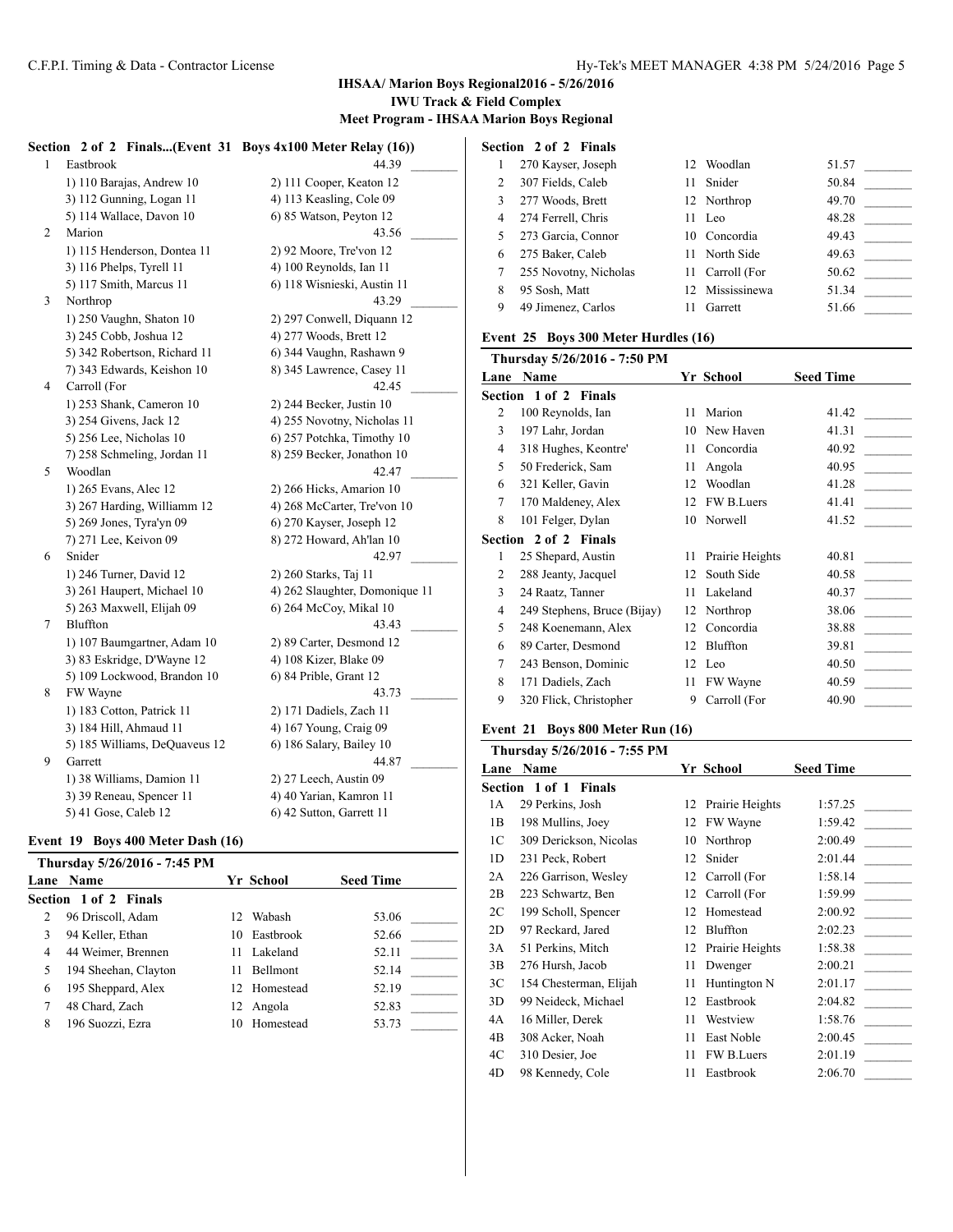### **Event 29 Boys 3200 Meter Run (16)**

|                | Thursday 5/26/2016 - 8:05 PM |    |              |                  |
|----------------|------------------------------|----|--------------|------------------|
| Lane           | Name                         |    | Yr School    | <b>Seed Time</b> |
|                | Section 1 of 1 Finals        |    |              |                  |
| 1              | 17 Stoltxfus, Richmond       | 10 | Westview     | 9:31.84          |
| $\overline{c}$ | 52 Vandiver, Joe             | 12 | East Noble   | 9:32.11          |
| 3              | 252 Ehlers, David            | 12 | Concordia    | 9:40.08          |
| $\overline{4}$ | 233 Jennings, Roman          | 11 | Snider       | 9:42.34          |
| 5              | 174 Law, Brayden             | 12 | Homestead    | 9:21.98          |
| 6              | 225 Clements, Cameron        | 12 | Carroll (For | 9:26.11          |
| $\tau$         | 15 Yoder, Matthew            | 10 | Westview     | 9:44.55          |
| 8              | 314 Steffen, Noah            | 11 | Concordia    | 9:44.68          |
| 9              | 28 Bradley, Sam              | 11 | Angola       | 9:49.30          |
| 10             | 104 White, Conner            | 10 | Eastbrook    | 9:50.76          |
| 11             | 315 Beakas, Jack             | 11 | DeKalb       | 9:53.15          |
| 12             | 316 Barton, Alex             | 12 | Dwenger      | 9:55.41          |
| 13             | 163 McIntire, Bailey         | 11 | South Adams  | 9:57.67          |
| 14             | 106 Butche, Brennan          | 09 | Mississinewa | 9:58.21          |
| 15             | 105 Springer, Jalen          | 10 | Marion       | 9:59.77          |
| 16             | 200 Ruppert, Ryan            | 09 | Homestead    | 10:10.82         |

**Event 33 Boys 4x400 Meter Relay (16)**

| Thursday 5/26/2016 - 8:20 PM |                                    |                             |  |  |
|------------------------------|------------------------------------|-----------------------------|--|--|
| Lane                         | <b>Team</b>                        | Relay<br><b>Seed Time</b>   |  |  |
| Section                      | $1$ of $2$<br><b>Finals</b>        |                             |  |  |
| 2                            | Norwell                            | 3:34.09                     |  |  |
|                              | 1) 125 Ahrens, Kody 11             | 2) 126 Allison, Ivan 12     |  |  |
|                              | 3) 101 Felger, Dylan 10            | 4) 127 Page, Mason 11       |  |  |
|                              | 5) 128 Rinehart, Drew 12           | 6) 129 Shively, Cody 11     |  |  |
|                              | 7) 93 Stoppenhagen, Jaron 12       | 8) 130 Taylor, Jordan 11    |  |  |
| 3                            | Central Noble                      | 3:32.47                     |  |  |
|                              | 1) 53 Lundquist, Conner 11         | 2) 54 Brose, Jacob 09       |  |  |
|                              | 3) 55 Galligher, Jacob 12          | 4) 56 Tayloe, Nick 11       |  |  |
|                              | 5) 57 Black, Seth 11               | 6) 58 Knox, Cole 09         |  |  |
| 4                            | Churubusco                         | 3:31.00                     |  |  |
|                              | 1) 362 Amber, Carlin 11            | 2) 359 Anderson, Mason 10   |  |  |
|                              | 3) 363 Eyer, Jacob 11              | 4) 361 Gallmeier, Chance 12 |  |  |
|                              | 5) 358 Murphy, Nick 11             | 6) 356 Ostler, Jared 11     |  |  |
|                              | 7) 360 Partin, Caleb 12            | 8) 357 Wallace, Jeff 12     |  |  |
| 5                            | Lakeland                           | 3:31.37                     |  |  |
|                              | 1) 2 Castro, Enrique 11            | 2) 24 Raatz, Tanner 11      |  |  |
|                              | 3) 44 Weimer, Brennen 11           | 4) 4 Overbey, Daniel 11     |  |  |
|                              | 5) 3 Eagleson, Kent 10             | 6) 45 Schlabach, Bailey 09  |  |  |
|                              | 7) 59 Hammond, Keegan 09           |                             |  |  |
| 6                            | Dwenger                            | 3:31.83                     |  |  |
|                              | 1) 276 Hursh, Jacob 11             | 2) 369 Miles, Benjamin 9    |  |  |
|                              | 3) 368 Campbell, Christian Aric 11 | 4) 367 Tretter, Bryson 12   |  |  |
|                              | 5) 366 Cavacini, Vincent 9         | 6) 365 Manning, Michael 11  |  |  |
|                              | 7) 364 Federspiel, John 12         |                             |  |  |
| 7                            | Bellmont                           | 3:32.60                     |  |  |
|                              | 1) 201 Brewer, Nathaniel 11        | 2) 173 Ross, Connor 12      |  |  |
|                              | 3) 194 Sheehan, Clayton 11         | 4) 202 Walchle, Cole 11     |  |  |
|                              | 5) 203 Ross, Carson 11             | 6) 204 Garcia, Nick 10      |  |  |
|                              | 7) 205 Harvey, Gareth 11           | 8) 206 Juengel, Lucas 09    |  |  |
| 8                            | New Haven                          | 3:34.73                     |  |  |
|                              | 1) 211 Pizano, Brayan 12           | 2) 212 Harris, Clifton 11   |  |  |
|                              | 3) 197 Lahr, Jordan 10             | 4) 175 Laurent, Deric 12    |  |  |
|                              | 5) 190 Nelson, Jalin 12            | 6) 213 Castillo, Jesus 09   |  |  |
|                              | 7) 192 Savieo, Jaxson 10           | 8) 214 Young, Dwight 11     |  |  |